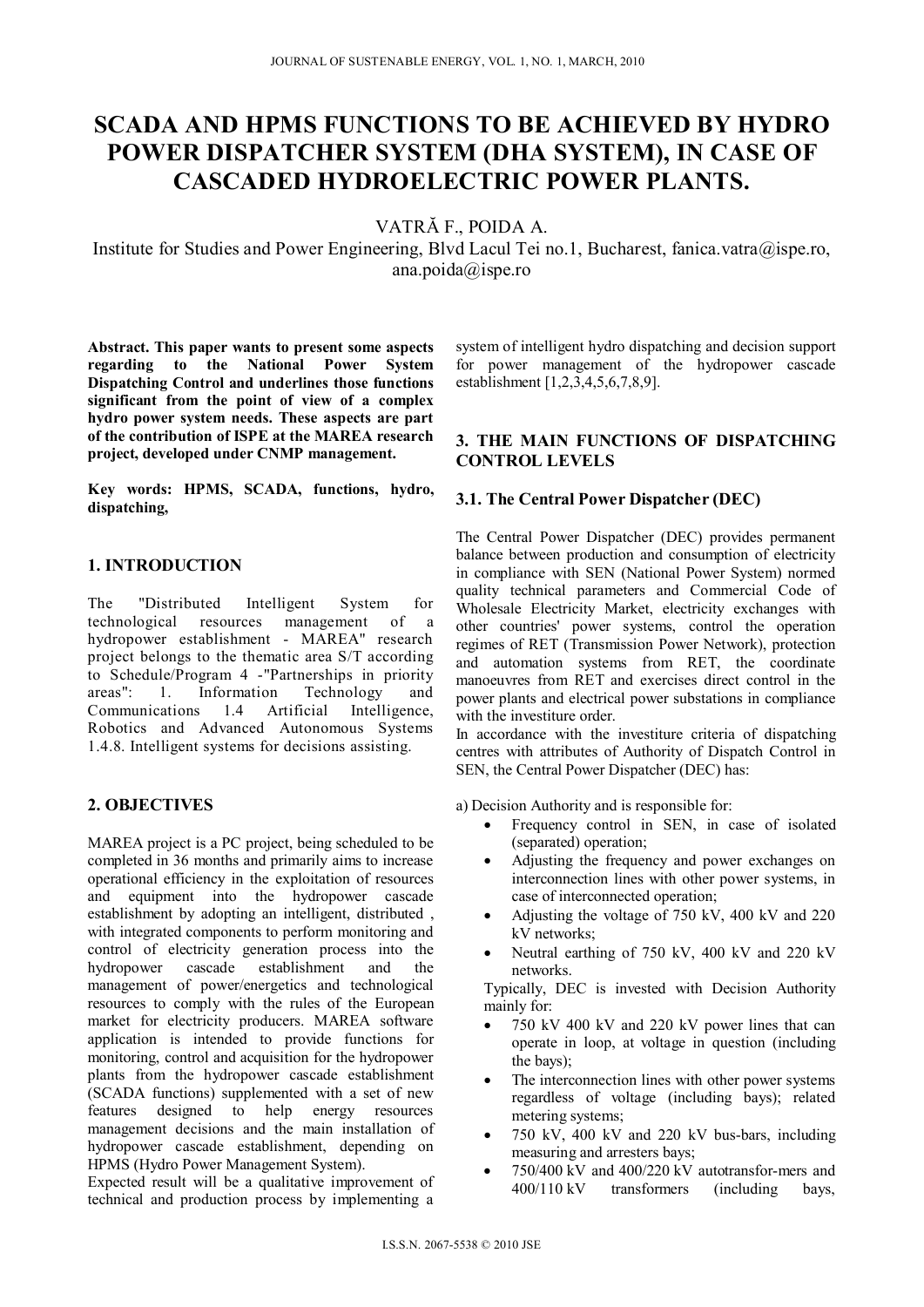control/adjustment systems, the neutral earthing systems)

- 220/110 kV Autotransformers for evacuation of power from power plants (including bays, control systems, systems of neutral earthing)
- coupling bays (CT, CL, CLT, CC, CTf) of 750 kV, 400 kV and 220 kV;
- Reactive power compensation coils with installed power of at least 20 MVAr connected in networks 750 kV, 400 kV, 220 kV and 110 kV, and 400/220 kV autotransformer tertiary (including bays);
- Synchronous compensators with installed power over 20 MVAr;
- Equipment and network elements regardless of their operating voltage, which can lead to reducing or limiting of power plant (or group) with more than 20 MW, for thermoelectrical power plants and more than 10 MW for hydropower plants;
- Groups of CNE (Nuclear Power Plant), loading and unloading;
- Groups with installed power greater than or equal to 20 MW for thermoelectrical power plants;
- Groups with installed powers equal to or higher than 10 MW for hydropower plants;
- Hydroelectric groups with installed power below 10 MW, which can lead to operation blocking to ensured power of power plants whose installed capacity is more than 10 MW;
- Centralized control systems of frequency power;
- The relay protection systems and related automation equipment in its decisionauthority (except technological protections);
- Telecommunications installations, telemeasuring, telesignalling, teleadjustment / telecontrol, remote control/telecontrol, etc., which are used for dispatching control of SEN by DEC;
- DAS of frequency;
- Power decreasing on areas, exceeding 20 MW simultaneously, of DAS stages, and those under 20 MW for a period exceeding 2 days;
- Automation system of networks of 750 kV, 400 kV, 220 kV and 110 kV with implications on SEN operation safety.

b) Coordination Command for:

- 750 kV power lines;
- 400 kV power lines that have at least one cell at a station where DEC exercise direct control;
- 400 kV and 220 kV power lines that have their cells into substations that are under direct command of different DETs;
- Interconnection power lines with other power systems regardless of voltage.

c) Jurisdiction/Competence over:

- 750 kV OHL;
- Transformers no. 1 and 2 of 400/110 kV 400 kV Cernavoda Substation;
- d) Direct control/command in:
- Very important substations with the higher voltage of 750 kV and substations with the higher voltage of 400 kV (Isaccea, Cernavoda and River);
- Thermoelectric and hydroelectric plants with total installed power greater than or equal to 500 MW;
- Nuclear power plants.

## **3.2. Territorial Power Dispatchers (DETs)**

Territorial Power Dispatchers ensure the achieving of operating conditions and of DEC coordinated manoeuvres, carry on the operating conditions and coordinate the manoeuvres in power installations, in compliance with the investiture order

In accordance with the investiture criteria of dispatching centres with attributes of Authority of Dispatch Control in SEN, the Territorial Power Dispatchers (DETs) have:

a) Decision Authority and is responsible for:

- Voltage adjusting of 110 kV network, in their area of responsibility;
- 110 kV network neutral earthing in their area of responsibility.

Typically, DETs are invested with Decision Authority, mainly for:

- Power lines of 400 kV and 220 kV that can not operate in loop;
- 110 kV power lines that can loop (including bays);
- The 220/110 kV autotransformers (incl. bays, control systems, earthing systems of neutral), except those that delivery the power from the power plants;
- 110 kV Bus-bars from the substations with the higher voltage of 400 kV and 220 kV, including the measuring and arresters bays;
- 110 kV Bus-bars of power plants with installed power greater than 50 MW, including the measuring and arresters bays;
- Bus-bars of 110 kV electrical substations that are connected to power lines which can operate in loop as part of RED (Power Distribution Networks), including the measuring and arresters bays;
- Reactive power compensation coils with installed power lower than 20 MVAr;
- Synchronous compensators that are not under the Decision Authority of DEC;
- Equipment and network elements, regardless of their operating voltage, which can lead (due to unavailability or withdrawal of service) to reduce or limit the power plants power over 10 MW - in case of thermoelectric power plants and, respectively, more than 4 MW in case of hydropower plants, and which are not under the decision authority of DEC;
- Units with installed powers equal to or higher than 10 MW of thermoelectrical power plants, which are not under decision authority of DEC; their loading and unloading;
- Units with installed power greater than or equal to 4 MW of hydropower plants that are not under decision authority of DEC; their loading and unloading;
- Automatic control systems of voltage and reactive power of groups under its decision authority;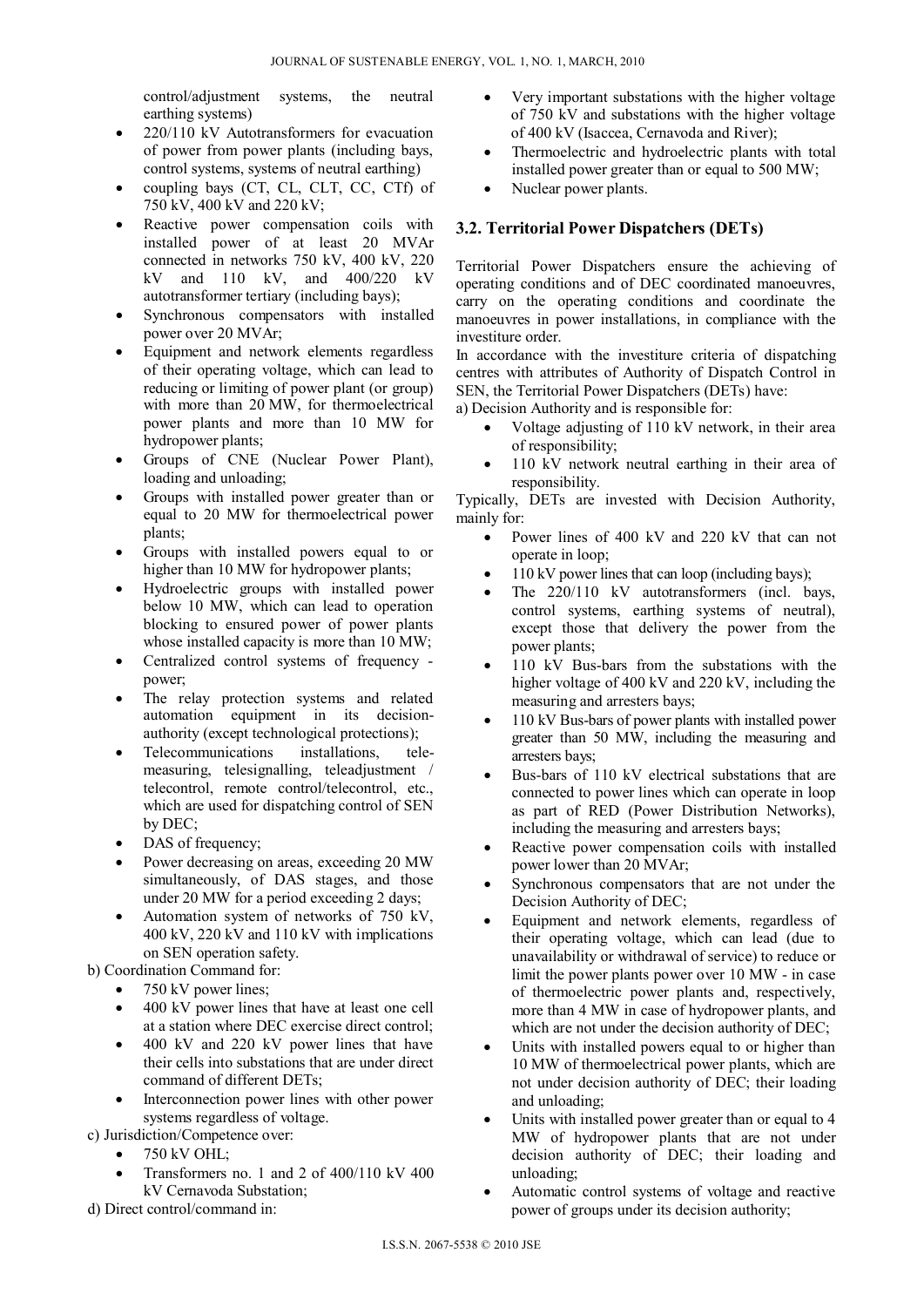- The relay protection systems and automation associated to the mains equipment that are under decision authority of DET and from 110 kV substations (excluding technological protections);
- Telecommunications installations, telemeasuring, telesignalling, teleadjustment / telecontrol etc., which are used for dispatching control of 110 kV network by DET;
- Power decreasing on areas, temporary (up to 2 days), between 5 and 20 MW at the same time, associated to DAS stages in their area;
- Automation of 110kV networks that are in decision authority of DET;
- Capacitor banks connected to MV network with installed capacity greater than or equal to 5 MVAr.

b) Coordination Command for:

- Power lines of 400 kV and 220 kV that have the all bays located in substations that are under direct control of DET;
- 110 kV power lines that have at least one bay into a substation that is under direct control / command of DET;
- The interconnection power lines of 110 kV between DET sites - the coordination command is given to one of them.

c) Competence in the area of activity over:

- 400 kV and 220 kV Power Networks;
- 110 kV interconnection power lines with neighbouring power systems;
- Units, with installed power greater than or equal to 20 MW, of thermoelectrical power plants;
- Units, with installed power equal to or higher than 10 MW, of hydropower plants;
- Hydroelectric units with installed power below 10 MW, which can lead to blocking, of the operation to the ensured power of some power plants whose installed capacity is greater than 10 MW;

d) Direct control/command in:

- 400 kV electrical substations that are not in direct command of DEC and the 220 kV substations;
- Electrical substations of 110 kV with the higher voltage of 400 kV and 220 kV, except those in direct command of DEC or DHE;
- The thermoelectrical power plants with total installed capacity below 500 MW that are under decision authority of DET and DEC;
- Hydropower plants with total installed capacity below 500 MW, that are under decision authority of DET and DEC, which are not part of a DHE.

## **3.3. Hydro Power Dispatchers in case of Cascaded Hydroelectric Power Plants (DHA)**

Hydro Power Dispatchers in case of Cascaded

Hydroelectric Power Plants (DHA), organized under the management units of hydroelectric power plants establishment, ensure the operative control by dispatching both of the respective establishment installations and equipment from respective area and some electrical equipment that assure its interconnection with SEN, in accordance with the authority by dispatching, assigned by investiture order.

Also correlated with operating schedules and provisions of the higher dispatching level, DHA coordinates the production of electricity and the water needs/use by under discussion establishment.

In accordance with the investiture criteria of dispatching centres with attributes of Authority of Dispatch Control in SEN, the Hydro Power Dispatchers in case of Cascaded Hydroelectric Power Plants (DHAs) usually have:

a) Decision Authority for:

- Lines, bays, bus-bars, couplers, transformers under the hydroelectrical establishment management, to which are administrative pertaining, that are not under the decision authority of DEC or DET;
- Units with installed power or with influence on the total cumulative power produced on the whole cascade less than 4 MW, from the hydropower plants that are not under the decision authority of DED;
- Control/Adjustment Systems of voltage and reactive power of the units/groups that are under decision authority of DHA;
- Transformers control systems that are under decision authority of DHA;
- The relay protection systems and automation associated to the electricity networks that are under decision authority of DHA;
- Telecommunications installations, tele-measuring, telesignalling, teleadjustment / telecontrol etc., which are used for dispatching control of the Cascaded Hydroelectric Power Plants or of the electricity networks under decision authority of DHA;
- Distribution of the power generation and complex use of water accumulation between cascade accumulations.

b) Coordination Command for:

- 110kV power lines from the area, that are not under the coordination command of DET or DED;
- MV power lines which have all bays in installations that belonging to the same management unit to which DHA administratively pertaining.
- Some MV electric lines which also have bays in installations that belonging to other management unit than DHA administratively pertaining.

c) Competence in the area of activity over:

- Installations which condition/restrict the power delivery from CHE to SEN;
- Installations which condition/restrict the power supply of CHE auxiliaries.

d) Direct control/command in:

 Hydroelectric power plants and the electrical installations under the management of respective hydroelectric establishment (to which also belongs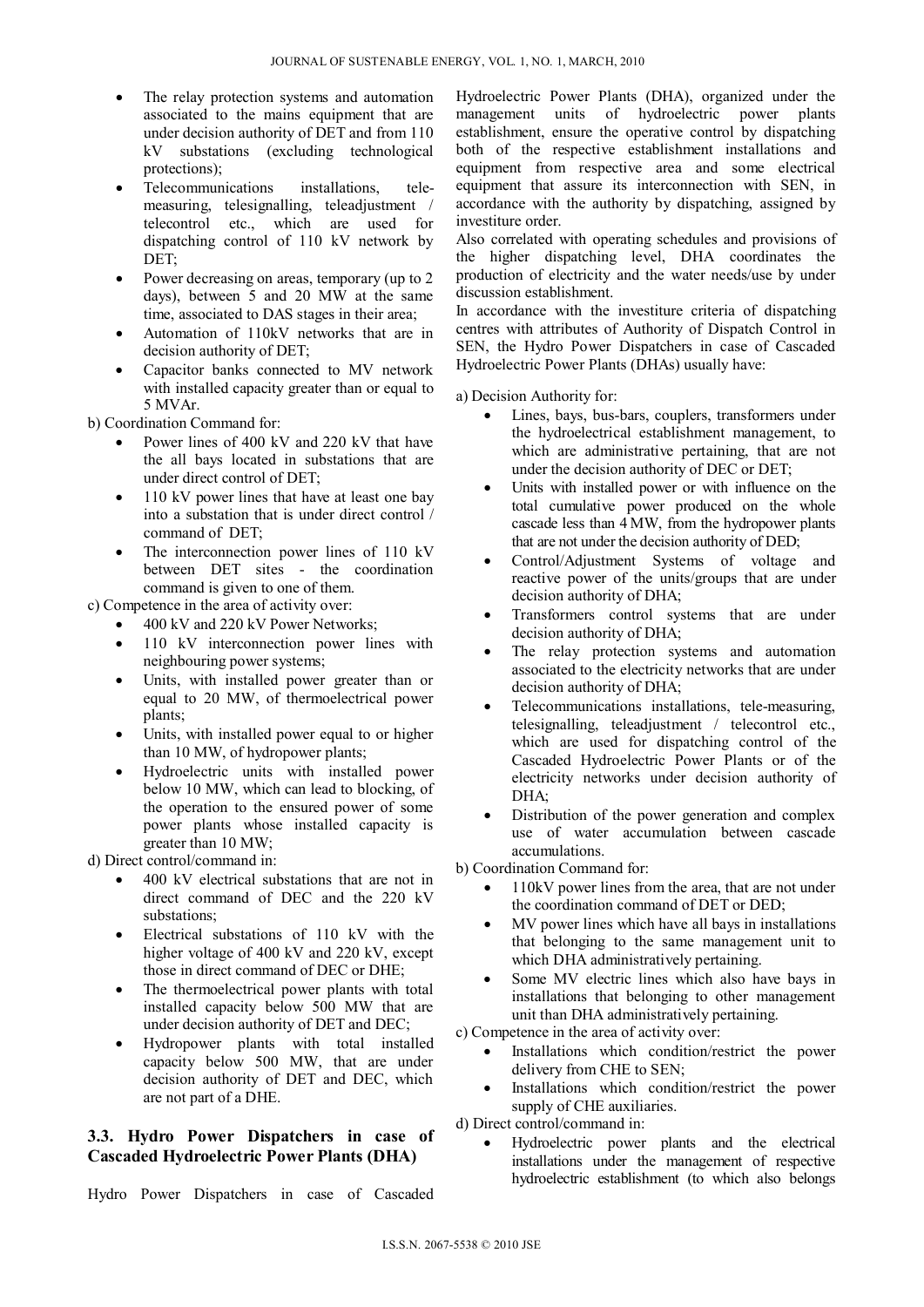administratively DHA), which are not under direct control/command of DEC and DET.

The Operative Control by dispatching, at DHA level, involves the performing of the following specific activities:

**3.3.1.-** Surveillance of operation and ensure continuity in operation of installations and equipment under the dispatching control authority and direct control/command of DHA and DEC or DET.

Surveillance of operation and ensure continuity in operation of installations and equipment is achieved by monitoring the operating schemes and parameters, state estimation and taking preventive measures to avoid the incident state. To achieve this function is necessary to be performed at DHA level, the followings:

- Recording and registration:
- The values and status change, the signallings and events, in all operating regimes/conditions;
- Information which formed the basis for decisions to perform manoeuvres, establish or change the operating regimes / conditions of installations/equipment and of the electricity networks;
- Verify whether the values are within the imposed limits;
- State estimation of installations/equipment.

**3.3.2**.- Put in practice the Operation Schedule for the power units, according to the schedule issued by the Electricity Market Operator and the received instructions from DEC for system services.

**3.3.3.-** Perform operative control of power and energy produced and delivered

**3.3.4** .- Ensures optimal operation of accumulations of water in normal regime/conditions and flood conditions:

- Calculation of power and energy produced in power plants.
- Calculation of the tributary flows, turbined, discharged and disposed on each unit, respectively power plants.
- Calculation of hydropower balances per subpools and, per entire pool.
- The performance of hydrological forecasts per entire pool for 1, 6, 24, 48 hours and 7 days.

**3.3.5.-** Establish the optimal utilization conditions of lakes in view of their capacity and tributaries flow forecasts, the available power units/groups and the technical operating rules of accumulations (linked with the operating program/schedule of large accumulations,<br>
previously established between ANAR and previously established between ANAR and HIDROELECTRICA)

**3.3.6.-** Forecasting of economical available powers, of daily operating schedules and hourly maximum usable power for SEN

**3.3.7.-** Optimal allocation on CHE and CHC of active and reactive power imposed value/ instruction.

**3.3.8**.- Bandwidth optimal allocation on CHE and CHC for system services.

**3.3.9.-** Distribution on CHE and CHC of frequency power order (usually, this function is carried out automatically by EMS functions from DEC)

**3.3.10.-** Maintaining the level of voltage on the electrical substations bus-bars.

**3.3.11.-** Performing the scheduled manoeuvres.

**3.3.12.-** Remote control of aggregates, switching equipment and facilities exhaust flow.

**3.3.13.-** During regimes of incident, coordinate and direct command the measures to remove the alarm or incident in accordance with powers granted by technical management of the establishment and attributes of dispatching control function.

**3.3.14.-** Setting the flows evacuation regimes / conditions for each accumulation and assuring their coordination at the level of the entire establishment.

**3.3.15.-** Setting up the pre-discharge conditions of accumulation lakes to avoid inundation/flooding during the flood period.

**3.3.16.-** State Monitoring of the HPMS/SCADA Data System from endowment

**3.3.17.-** Operation scheduling/planning and analysis out of real-time, as following:

- The assessment of the units operation.
- The assessment of the maximum electrical powers which can be produced.
- Setting the power supply output Offer of the power plants.
- Setting the bandwidth for system services.
- Planning the operation of power units.
- Water Resource Management.
- Post-factum analysis of the operation.
- Analysis of incidents.
- Analysis of the relay protections operation.
- Operational safety assessment based on the calculation of state indicators.
- Operator guidelines development.
- Application software development, for real time and out of it.

#### **3.4. Distribution Power Dispatcher for 110 kV**

Distribution Power Dispatchers for 110 kV (DED) are organized as part of the Electricity Distribution Operators, providing the operative control by dispatching of the 110 kV installations and 110 kV networks from the area of responsibility, in compliance with the dispatching operative control authority, assigned by investiture order .

To this aim, they assure the achieving of operational conditions and of the manoeuvres coordinated by the higher dispatch levels, establish the operating conditions and coordinate the manoeuvres for the installations/equipment and networks within their area of responsibility and which are not under decision authority or coordination command of an another Dispatching Centre.

#### **3.5. Local Distribution Power Dispatcher for MV**

Local Distribution Power Dispatchers (DEDL) are organized as part of the Electricity Distribution Operators, providing the operative control by dispatching of the MV networks and 110 kV electrical power distribution installations (mainly the 110 kV / MT transformers from the 110 kV / MV substations and the 110 kV radial lines) from the area of responsibility, in compliance with the investiture order.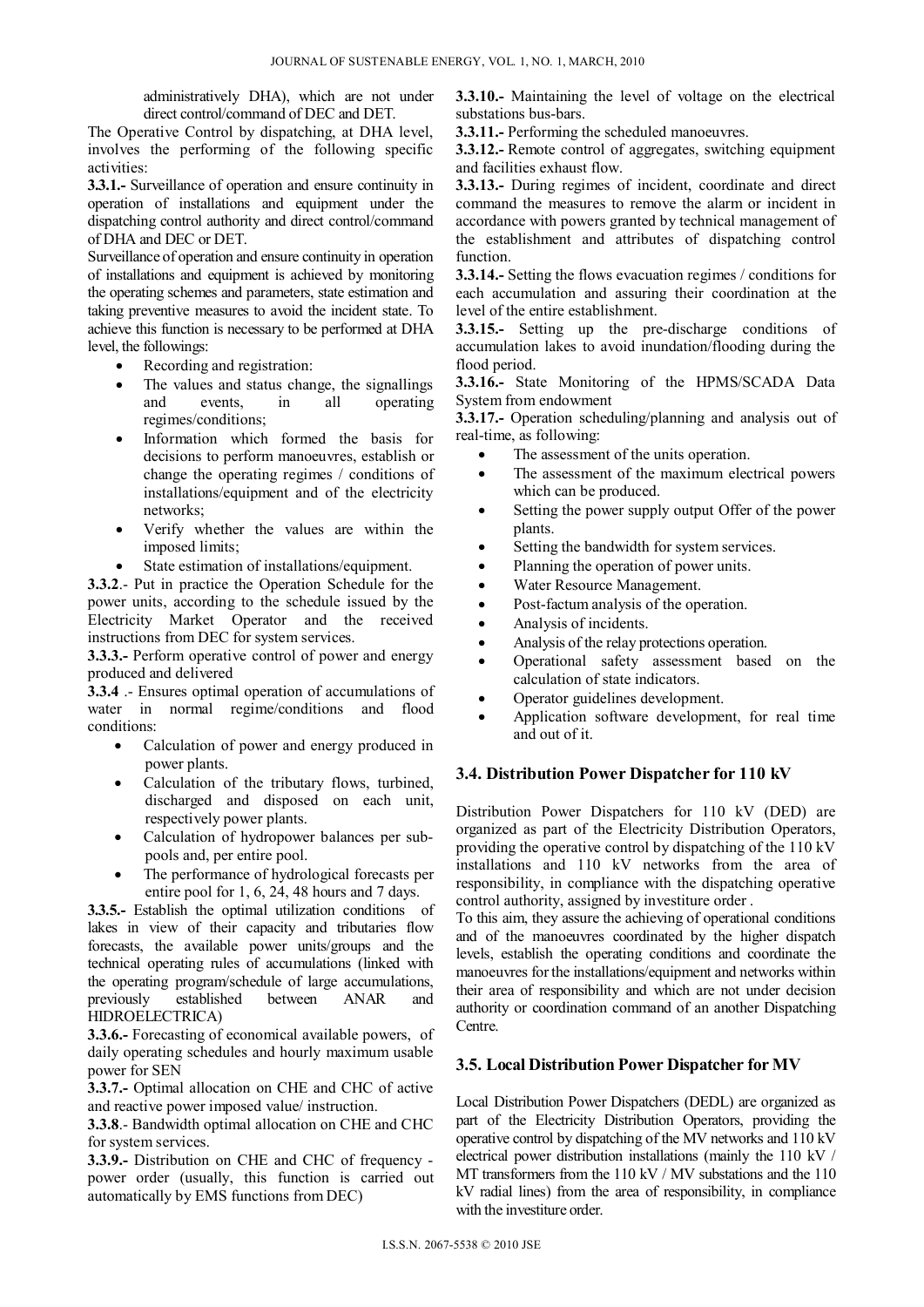To this aim, they assure the achieving of operational conditions and coordinate the manoeuvres in power installations and distribution networks, in their area of activity, and perform the operating conditions and manoeuvres established by the higher dispatch levels for the installations that are supplying the medium voltage distribution network from the electricity power system.

Usually, one DEDL Centre is organized in each county but depending on the particularities of electrical distribution network and the importance of consumers, can be organized more DEDL Centres within the same county.

## **3.6. Local Power Dispatchers of Electrical Power Plants (DLC)**

Organized at the level of thermal power plants, the Power Dispatcher of Electrical Power Plant (DLC), also known as the Power Plant Shift Chief Dispatcher (DST), provide operative control by dispatcher of plant facilities and equipment in respective plant, both in compliance with the investiture order issued by the dispatching centres and with the internal investiture order issued by the management of respective unit.

Where appropriate, the DLC provides and coordinate the production, transport, distribution and use of heat produced in the plant.

# **4. SCADA AND HPMS SOFTWARE FUNCTIONS ACHIEVED AT DHA LEVEL**

The MAREA project, taking also into account the in force norms, recommends the achievement of the following software functions at DHA level:

#### **4.1. SCADA functions:**

- Data Acquisition and Exchange;
- Sequence of Events Recording;
- Data Processing and Real time calculation;
- Post Disturbance Review;
- Database Snapshot;
- Historical Information System;
- Telecontrol and teleadjustment in installations;
- Tagging;
- User Interface;
- Alarm handling;
- Word Processing;
- Wallboard Display;
- Operator Guide run;
- State Monitoring of the Data System

## **4.2.- HPMS software functions (software functions specific to operative control by dispatch of hydropower plant from a cascade establishment)**

HPMS software functions must allow the achieving at DHA level of the following applications specific to

operational/operative control by dispatch of hydropower plants cascade establishment:

- The performance of hydrological forecasts per entire pool for 1, 6, 24, 48 hours and 7 days.
- Forecasting of economical available powers and maximum usable, on short (for 60 minutes) and medium term;
- Optimal distribution on DHA of the power value/ instruction, imposed by DEC
- Allocation on CHE and CHC of system services;
- Distribution on CHE and CHC of frequency power setting/order (usually, this function is carried out automatically);
- Determining the optimum regimes / conditions of use of lakes, in normal conditions;
- Verify whether the values are within the imposed limits:
- Calculation of power and energy produced per power plant/group(s);
- Calculation of hydropower balances per sub-pools and, per entire pool.
- Evaluation of transactions;
- Setting the operating conditions during floods;
- The processing of information regarding to monitoring of water constructional works behaviour;
- The operating schedule/planning and analysis out of real time:
- Evaluation of units' performance/ operation;
- Detection of the states of incident;
- Evaluation of maximum powers that can be produced;
- Post-factum analysis of the operation;
- Analysis of incidents;
- Analysis of the relay protections and automation operation.
- Elaboration of summarizing reports regarding to operation and operating status of power plants / groups;
- The overall situation of power plants;
- The overall situation of each power unit, as a whole and on its components;
- Situation of power supply of power plants auxiliaries;
- Situation of the electricity supplied by the power plants;
- Monitoring the operating conditions and the economic progress of the power plants installations;
- Calculation of power plants capacity to be loaded;
- Forecast of economic powers available and maximum usable;
- Calculation of the optimum operation regime of power plants/generating units;
- Establishment of the production offer of power plants to supply for dispatcheable days;
- Establishment of system services offer for dispatcheable days;
- The values/instruction working-out for each power group, regarding to the active and reactive power, taking into account the total amounts/instruction received from the dispatching centres of SEN;
- Calculation of indicators on units and power plants;